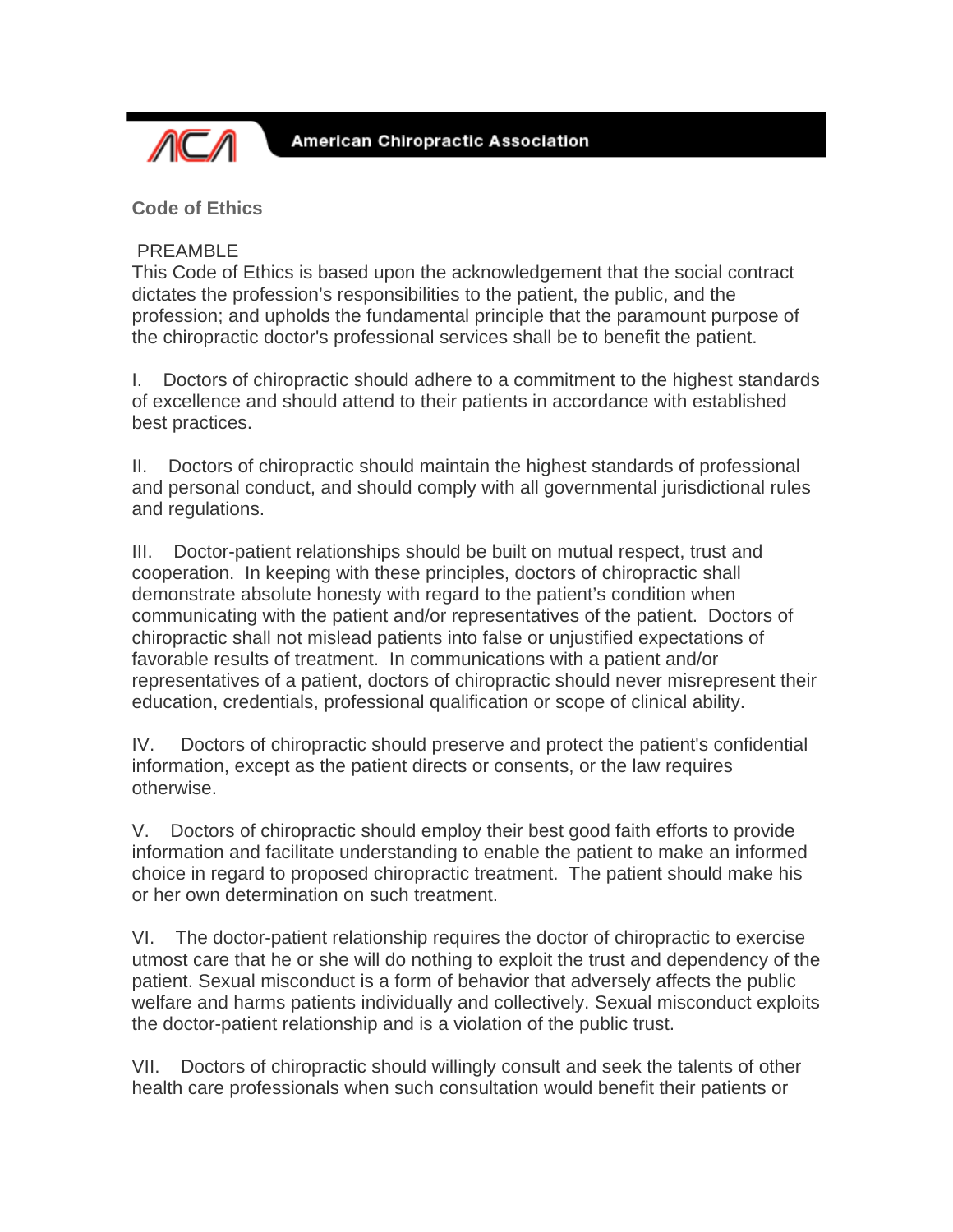when their patients express a desire for such consultation.

VIII. Doctors of chiropractic should never neglect nor abandon a patient. Due notice should be afforded to the patient and/or representatives of the patient when care will be withdrawn so that appropriate alternatives for continuity of care may be arranged.

IX. With the exception of emergencies, doctors of chiropractic are free to choose the patients they will serve, just as patients are free to choose who will provide healthcare services for them. However, decisions as to who will be served should not be based on race, religion, ethnicity, nationality, creed, gender, handicap or sexual preference.

X. Doctors of chiropractic should conduct themselves as members of a learned profession and as members of the greater healthcare community dedicated to the promotion of health, the prevention of illness and the alleviation of suffering. As such, doctors of chiropractic should collaborate and cooperate with other health care professionals to protect and enhance the health of the public with the goals of reducing morbidity, increasing functional capacity, increasing the longevity of the U.S. population and reducing health care costs.

XI. Doctors of chiropractic should exercise utmost care that advertising is truthful and accurate in representing the doctor's professional qualifications and degree of competence. Advertising should not exploit the vulnerability of patients, should not be misleading and should conform to all governmental jurisdictional rules and regulations in connection with professional advertising.

XII. As professions are self-regulating bodies, doctors of chiropractic shall protect the public and the profession by reporting incidents of unprofessional, illegal, incompetent and unethical acts to appropriate authorities and organizations and should stand ready to testify in courts of law and in administrative hearings.

XIII. Doctors of chiropractic have an obligation to the profession to endeavor to assure that their behavior does not give the appearance of professional impropriety. Any actions which may benefit the practitioner to the detriment of the profession must be avoided so as to not erode the public trust.

XIV. Doctors of chiropractic should recognize their obligation to help others acquire knowledge and skill in the practice of the profession. They should maintain the highest standards of scholarship, education and training in the accurate and full dissemination of information and ideas.

For more information on how to file a complaint or obtain an advisory opinion, please request a copy of the "Administrative Procedures for the Code of Ethics" or read the ACA's Standing Rules.